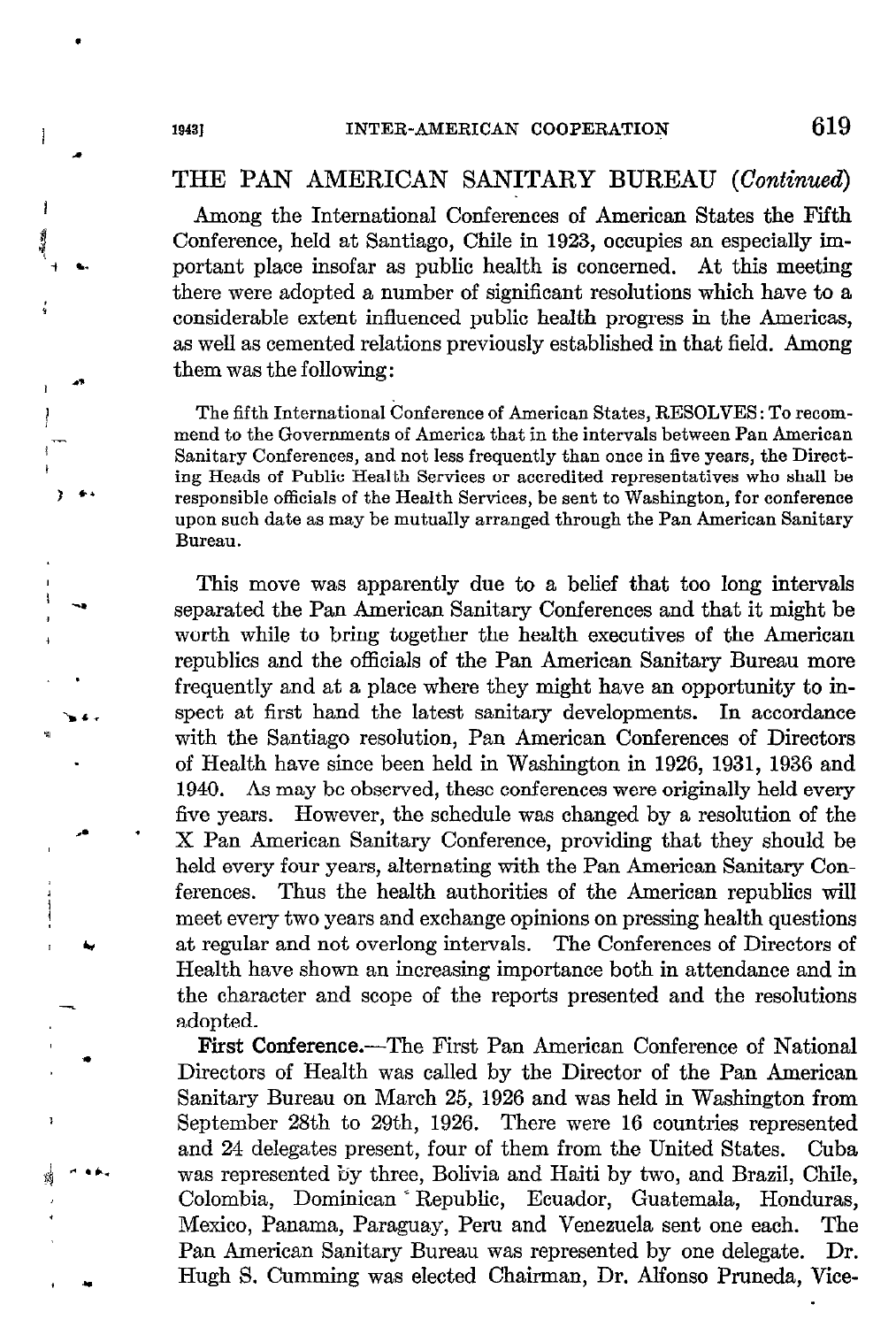Chairman and Dr. Sebastián Lorente, Secretary-General of the Conference. Four Committees were appointed: Resolutions, Pan American Sanitary Code, Permanent Organizing Committee, and Public Health and Sanitation Administration.

At the opening session Dr. Lucas Sierra, of Chile, spoke in part, as follows:

One may well say that next to the glorious struggle for our liberty and independence, there is no other campaign of more vital importance than that of educating our people and inducing them to abandon all insanitary and medieval customs and practices as well as those traditionally unhealthy habits which can only be detrimental to the development of our culture and of the immense natural resources to be found in South America.

Dr. Pablo García Medina, of Colombia, made the following statements:

The physical and moral welfare of man, and not material wealth alone, represents the very basis of the existence of nations. For many years this view has inspired the sanitary policies which are improving conditions in the American nations, whose future depends upon the efforts which we al1 are making in order to bring about this ideal. Since 1902, the Sanitary Conferences have labored and have overcome great difficulties, and have met at the initiative of patriota of the United States and of the institutions which today are receiving us with demonstrations of sincere understanding which our Governments acknowledge and appreciate.

Dr. Ramón Báez Jr., of the Dominican Republic, expressed himself as follows :

It is with the greatest patriotic joy that 1 speak at this meeting, in order to congratulate warmly the Directors of the Pan Ameritan Sanitary Bureau for their fortunate initiative in holding this Conference. Besides the many advantages derived from this interchange of scientific ideas aiming at the welfare and happiness of the peoples of this Continent by means of sanitary improvement and progress, this Bureau has collaborated in a notable way in the defense of the health of the inhabitants of the New World, a worthy cause indeed.

Dr. José Azurdia, of Guatemala, said:

This harmonious and peaceful meeting is a great accomplishment, from which does not emerge, nor could possibly emerge, the slighest international friction, not the least fear nor a sign of rancor or auspicion among the peoples; rather, it will bring about complete well-being and prosperity for all, as we have come here, armed for battle in the name of health and sanitation, to wage war, it is true, but against sickness and death, all for the maintenance of health and the prolongation of life.

The following remarks were made by Dr. Bernardo J. Gastélum, of Mexico :

It is because of a feeling of friendship that the more fortunate peoples gather together to organize themselves, in order to serve those who have not as .

h

. .

d

.

I I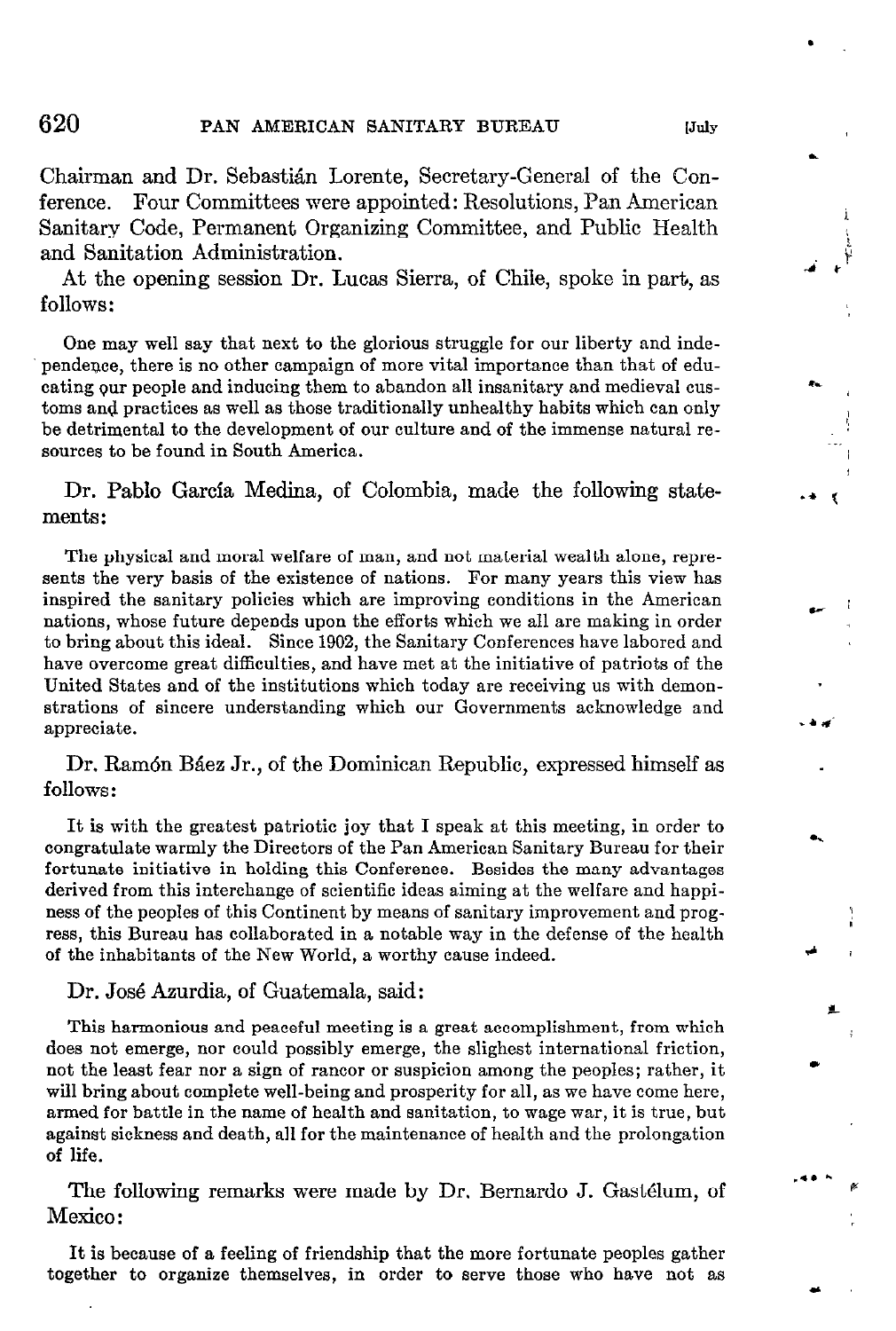yet reached a state of such complete development. We are commencing, therefore, to better serve the interests of humanity when we begin to forget the artificial  $\mathbf{F}_{\mathbf{y}}$  barriers which divide the peoples just because some of them act differently from the others. This is particularly so when al1 the peoples aspire to find or to seek equal rights for their sister republics. It would be ideal to tend toward the foundation of a new culture that will be above the mere idea of nationality and which will be a challenge to certain savage traditions from which the Western civilization has not been able as yet to free itself.

Dr. Carlos J. Bello, of Venezuela, addressed the assembly as follows:

The Delegation of Venezuela wholeheartedly and with a feeling of deep emotion supports this Conference. Sufficient cause for such a feeling may be found in the very fact of attending a meeting with such great personalities, on whom depend the lives of individuals as well as the security of nations. It would also be sufficient to be a guest at this beautiful Capital of the United States, the cradle of George Washington as me11 as of Right and Liberty. Suflicient also is the remembrance of this surge of comradeship which brought about in America the recent centennial celebration of the Pan American Congress of 1826, at which our own Liberator Bolívar once again demonstrated his noble American character as well as the scope of his ideas and deeds.

No set program had been arranged in advance for the Conference, but the following subjects came up for discussion: Pan American Sanitary Code, and organization of public health administration in the different countries. The Pan American Sanitary Code preempted to a great extent the deliberations of the Conference. Because of certain objections and changes desired by some of the Republics, it had not been signed by all. Various suggestions for the revision of the Code were made in the resolutions which received attention at the VIII Pan American Sanitary Conference, it being agreed that this treaty could be signed with reservations by the countries wishing to do so.

In other resolutions the following subjects were stressed: campaign against drug addiction; international control of sale of drugs; Govern ment care of drug addicts; placing of all health and social welfare work under Ministries or Departments of Health; contribution of a certain percentage of municipal revenues to the support of health services; intensified work on child welfare; improvement of water supplies; adequate regulations for plant quarantine; discovery and treatment of disease carriers; better control measures for bubonic plague, alastrim, intestinal parasites, venereal diseases, tuberculosis and leprosy; sex hygiene and education; industrial hygiene; vital statistics; fly eradication; trachoma prevention; control of immigration from standpoint of health; organiza tion in each country of a permanent committee for the study and control of malaria; organization of Pan American medical geography from the point of view of epidemiology; sending of al1 official health reports to the Pan American Sanitary Bureau; recommendation to the various Governments of the establishment of ministries of health, social welfare and

i ĺ. (:

a

ae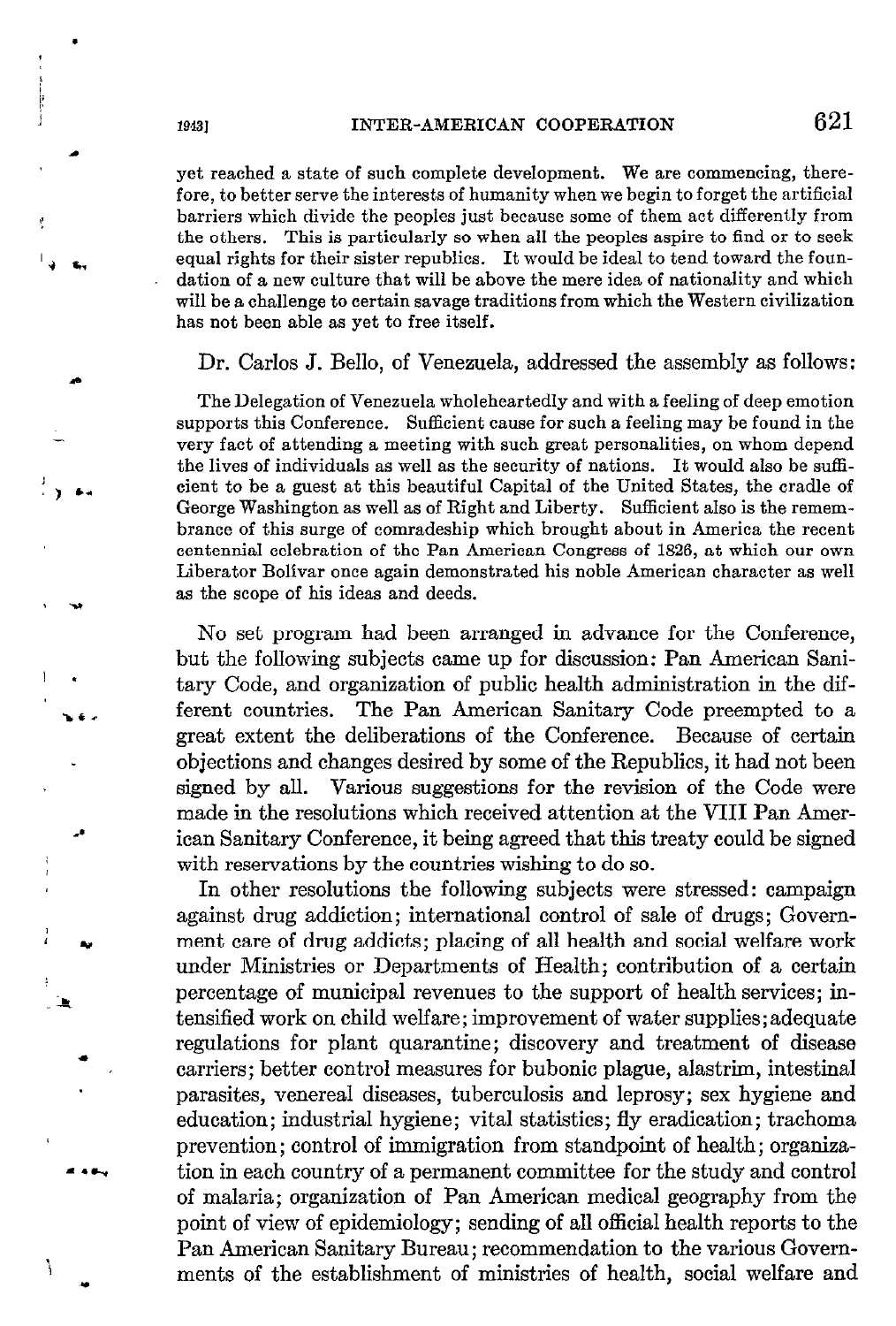labor; development of cinchona cultivation in the various Republics; making by the Pan American Sanitary Bureau of films covering health subjects for educational use; studies and classification of rodent fleas to be made in each country and the results forwarded to the Pan American Sanitary Bureau; Conference of Directors of Public Health to meet every . five years, unless the Pan American Sanitary Bureau should believe that it should meet before; and appointment of a committee for study of the measures taken by the City of New York against plague, to serve as a basis for standardization of procedures in al1 the countries of the Pan American Union. Special homage was paid to the memory of the great sanitarians Drs. W. C. Gorgas, Carlos J. Finlay and Henry R. Carter.

Some suggestions were also given for the subjects to appear on the program of the VIII Pan American Sanitary Conference, to be held at Lima. This established a precedent which was to be continued and extended in the future. An interesting proposal was to the effect that efforts be made by the Pan American Sanitary Bureau to secure the adherence of European countries having colonies or territories in America to the provisions of the Pan American Sanitary Code.

At the closing session Dr. Alfonso Pruneda said:

Permit me to ask the Delegates to pay particular attention to a resolution adopted at the International Conference of the American States at Habana. I suggest that in Article LVI of the Sanitary Code, along with other functions of the Pan American Sanitary Bureau, be included the distribution to the various American Governments of al1 kinds of publications, and referente lists of books and journals on health. You well know the importance of bibliographic data for reference and information. Sanitary problems develop daily and each country not only could but should send to the Pan Ameritan Sanitary Bureau al1 such publications. Aside from the Pan American Sanitary Bulletin, this recommendation has not been carried out and for a reason easily explained,—just because we do not send in our publications. Allow me to beg of you to take this request back to your governments in order that this portion of the recommendation be complied with and that copies of every health publication be sent for distribution to the Pan American Sanitary Bureau.

Dr. Hugh S. Cumming in the final address of the meeting made the following statements :

Most certainly the Bureau will attain such importance and prestige as you may desire. We find ourselves in the same Ex as did the bricklayer. If you do not furnish the bricks and mortar, it is not possible for us to construct the building. 1 have seen the Paris Bureau function in such a lethargic manner that now and then it was necessary to prick it with a pin to see if it were still alive. For some time this Bureau was in the same condition, but 1 believe that it has now undergone a change. We now remember the old saying that noblesse oblige. We have the standing and with it the responsibility, the obligation of converting this Bureau into a useful organization for each and every one of us. 1 take, therefore, the liberty of begging you not only to help us but that you bring about the realization c

Ċ

£.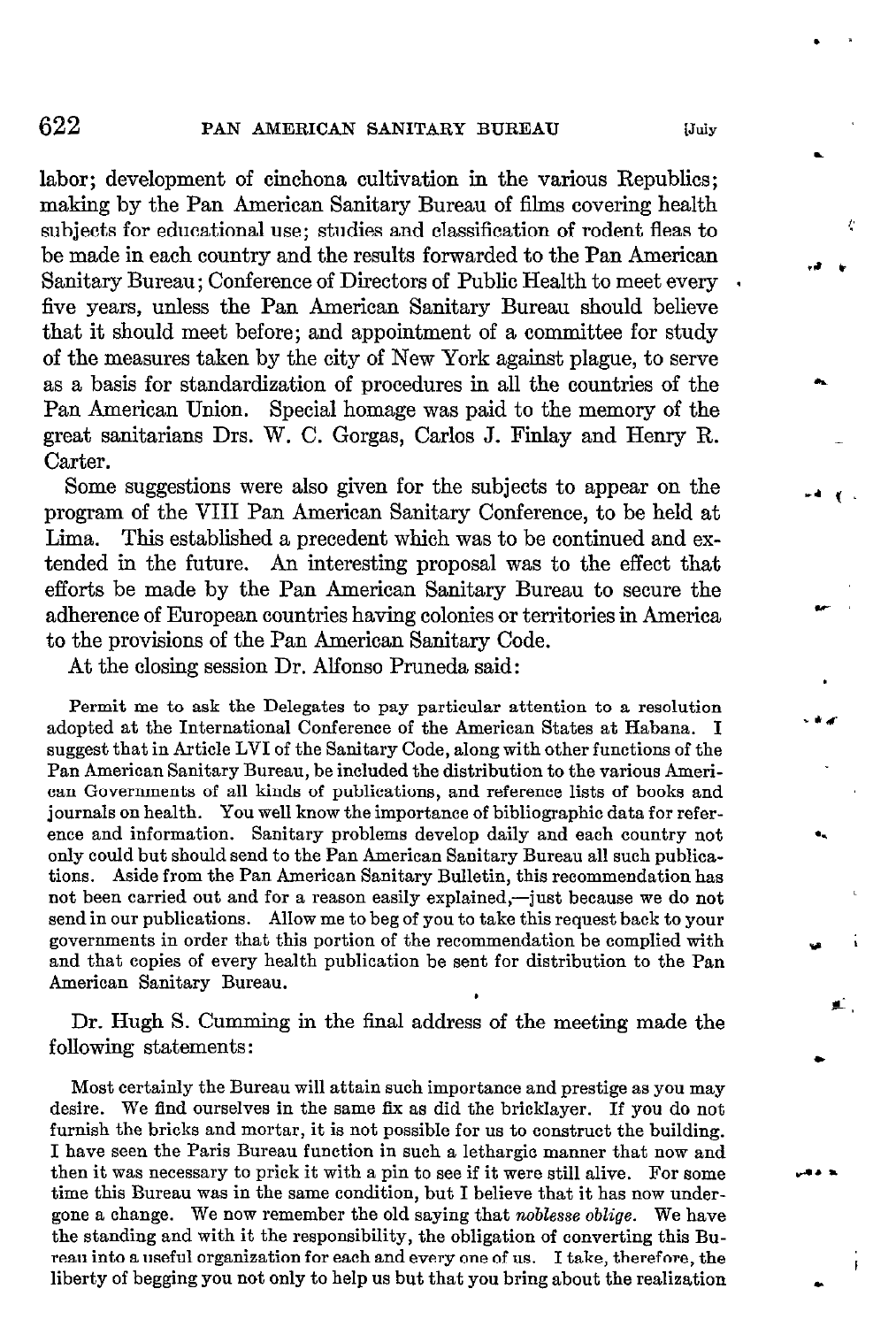of this ideal because it is oùr duty to send out statistical data and other information and also to ask you that you do likewise.

When finally compiled, the Proceedings of the Conference made a volume of 137 pages.

Second Conference.—At the invitation of Dr. Hugh S. Cumming, Director of the Pan American Sanitary Bureau, sent on July 31, 1930, the Second Pan American Conference of National Directors of Health was held in Washington from April2Oth to 28th, 1931, a little more than four and a half years after the First Conference, which met from September 27th to 29th, 1926. There were 13 countries represented with 23 Delegates present, six of them from the United States. Chile and Cuba were represented by two each and Argentina, Brazil, Costa Rica, Dominican Republic,' El Salvador, Guatemala, Haiti, Honduras, Mexico and Venezuela by one each. Three delegates represented the Pan American Sanitary Bureau. There were ll special guests at the Conference, including the Director General of the Pan American Union and representatives of the Rockefeller Foundation and the U. S. Public Health Service. Dr. Hugh S. Cumming was elected Chairman, Dr. Gregorio Aráoz Alfaro, Vice-Chairman, Dr. Waldemar E. Coutts, Secretary-General and Dr. Aristides A. Moll, Executive-Secretary. The following Committees were appointed: Credentials, Regulations, Resolutions, Aerial navigation, and Program for the IX Pan American Sanitary Conference.

At the opening meeting of the Conference, Dr. G. Aráoz Alfaro, in his address, spoke as follows:

We possess the most beautiful, the most fertile and the richest land in the whole world. The science of disease prevention has reached a high degree of technical development. All we need, therefore, is to apply its principies and rules everywhere with wisdom and faith and without regard to cost, as it is always well repaid, in order that we may develop healthy and strong children and thus create in this New World a better, more vigorous and happier generation making progress in welfare work under the steady guidance of justice and peace.

Dr. João Pedro de Albuquerque, of Brazil, made the following remarks:

All our countries have sanitary problems peculiar to each; but a great number of health problems in general still defy solution even by the most able specialists. There are, for example, tuberculosis, venereal diseases, and above al1 cancer, that grave and difficult condition which becomes more important daily and which demands careful study. Cancer is becoming more serious year by year and has resched an alarming condition in some of our countries and therefore more profound research must be carried out. And what about all the other questions attending social hygiene? And how important is the problem of rural sanitation to us, the South Americans! 1 do not think it necessary to cal1 attention to that question at this time because everywhere there is being preached the doctrine of

.

 $\cdot$   $\cdot$ 

 $\vert \bullet \vert$ j

 $\ddot{\phantom{a}}$  .

I

\*.

\* & '^ -.

I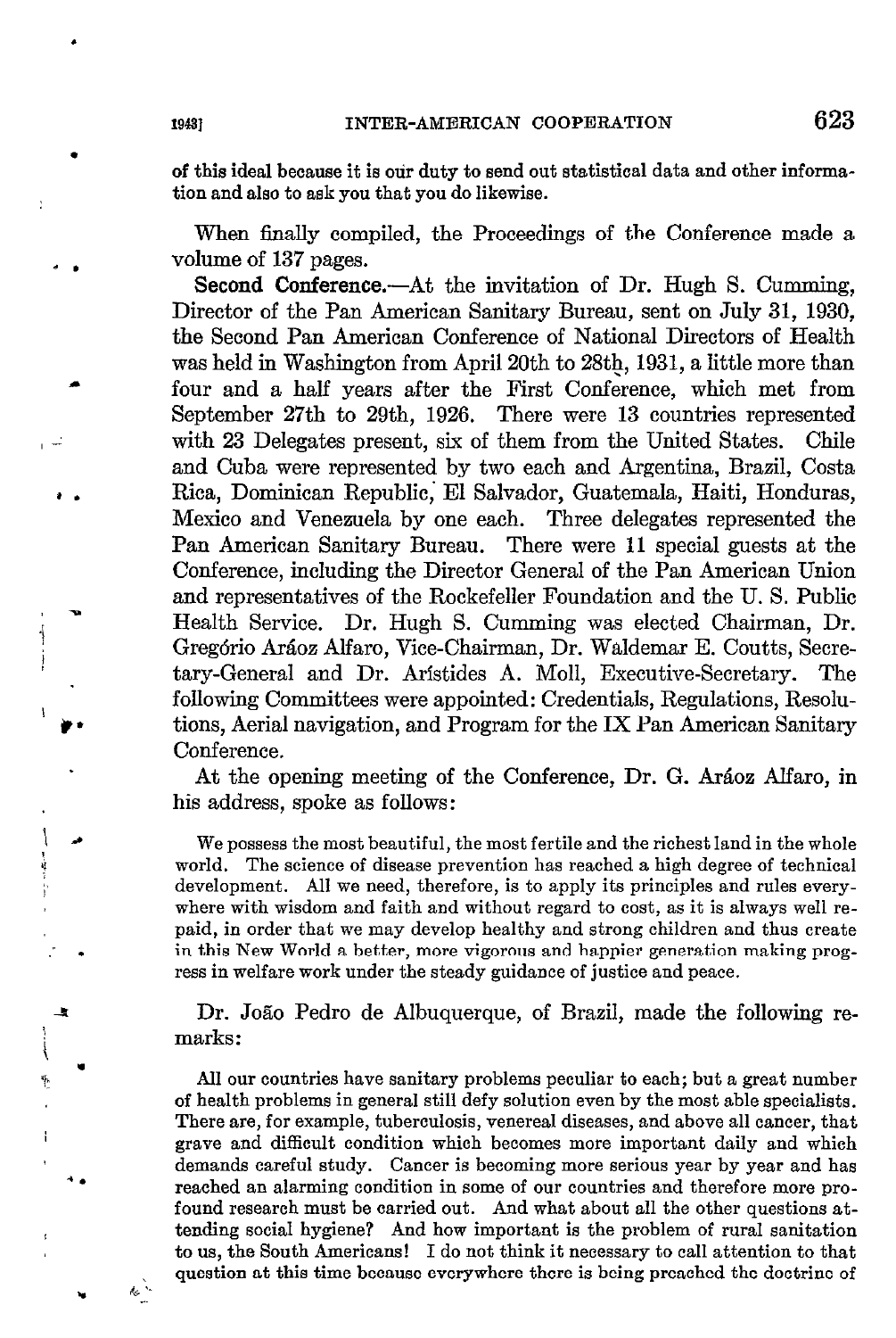## 624 OFICINA SANITARIA PANAMERICANA [Julio]

.

\* -

\*

. s

l \*

4

.\*

"back to the fields" as a solution of the difficulties under which people are laboring as inhabitants of large cities.

Dr. Waldemar E. Coutts said the following:

Science nowadays is not al1 that we need for bettering sanitary conditions in our countries. It is a well-known fact that a good and complete knowledge of the social welfare and sociological factors that underlie every one of these sanitary problems is the basis for the solution of these problems. We have observed in our country that laws used with good results in other Ameritan countries have failed absolutely in ours, because precisely the same problems have been studied only from an epidemiological point of view, or from an exclusively scientific point of tiew. A sociological study made in each country is the necessary basis on which we can combat communicable diseases.

## In his address Dr. Miguel E. Bustamante, of Mexico, said in part:

For all of us, fundamental sanitary problems can be reduced essentially to the basis of education. Health education is a necessary factor in al1 Latin American countries, as much for those in the humble walks of life as for the privileged classes. The Delegate from Costa Rica spoke in a rather discouraged way of the terrible and tremendous incomprehension of those who strive for public health without the necessary official support. One may say that al1 of us have had this same experience and for that reason we in Mexico have directed the problem towards health education, endeavoring first to reach the municipal authorities, mho represent the basis of our social organieation, and from them taking it to the State authorities, and finally reaching the Federal authorities.

The program of the Conference included discussion of the following subjects: regulations to prevent the spread of communicable diseases by airplane; water supplies; disinfection; sanitary control of production and distribution of milk; inspection of herds and dairies, tuberculin tests; interpretation of Bill of Health according to the Pan American Sanitary Code; prevention of blindness including ophthalmia neonatorum, trachoma and ocular lesions in onchocerciasis; standardixation of biological products; creation and operation of social hygiene organizations; control of plague, pellagra; yellow fever; typhus vaccination; tularemia; undulant fever; post-vaccination encephalitis; diphtheria; typhus; spotted fever; industrial hygiene; infant mortality; national control of narcotics; tuberculosis, especially from standpoint of vaccination; child welfare; rural hygiene; nutrition; control of prostitution and venereal disease and parasitosis, The Conference also suggested a program for the IX Pan American Sanitary Conference.

The resolutions approved by the Conference dealt with: air navigation; control of communicable diseases; standards for biological products; educational hygiene; yellow fever; leprosy; snake-bites; hookworm disease; onchocerciasis; trachoma; plague; malaria; tuberculosis; conjunctivitis neonatorum; smallpox vaccination; venereal diseases; eugenics; vital statistics; water supply; nutrition and food; milk; narcotics;